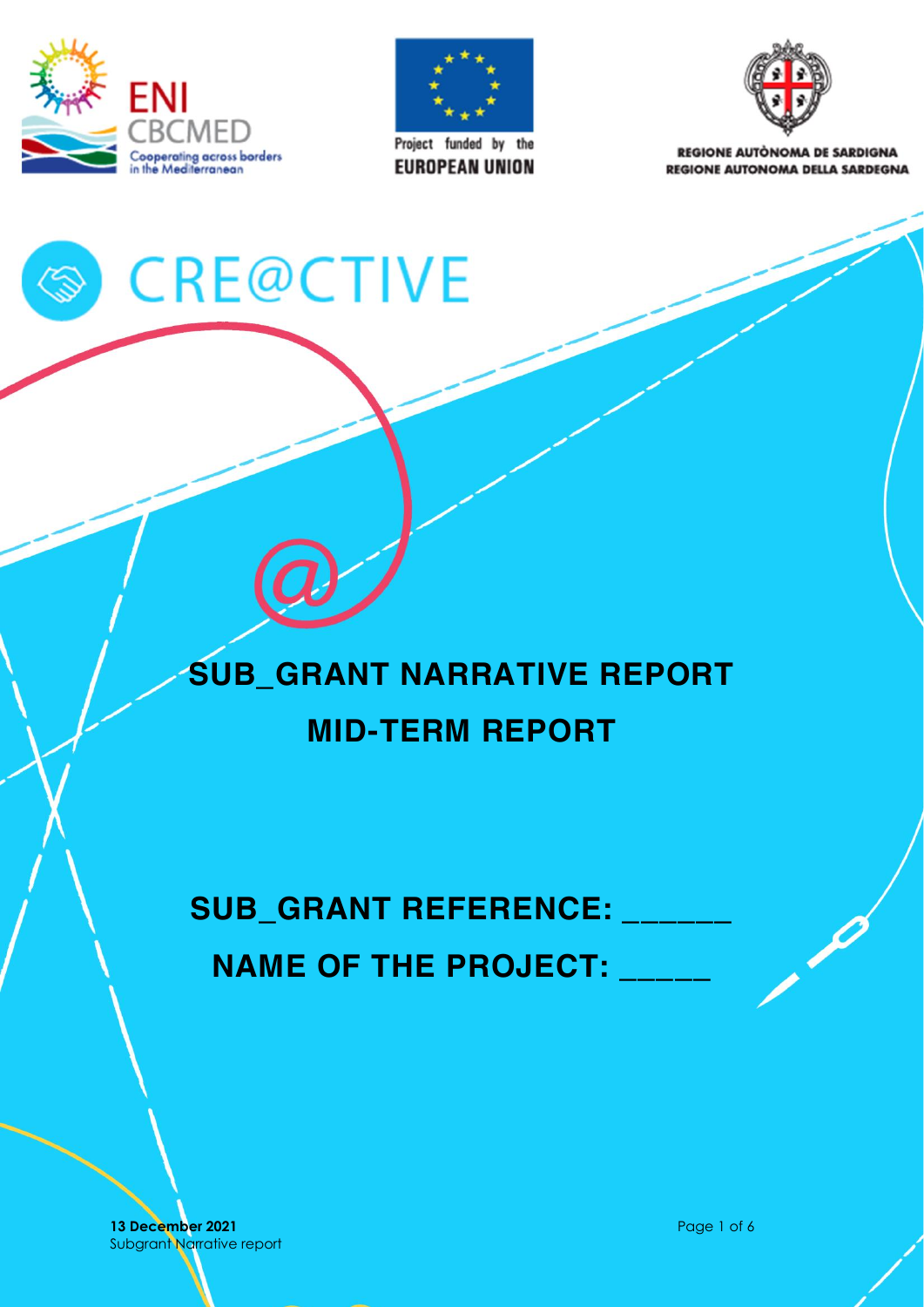

## <span id="page-1-0"></span>**SUB\_GRANT NARRATIVE REPORT**

- This report must be completed and signed by the BENEFICIARY with the collaboration of the Co-BENEFICIARY if needed. .
- Please expand the paragraphs as necessary.
- The sub\_granter and L@B Manager will reject any incomplete or badly completed reports.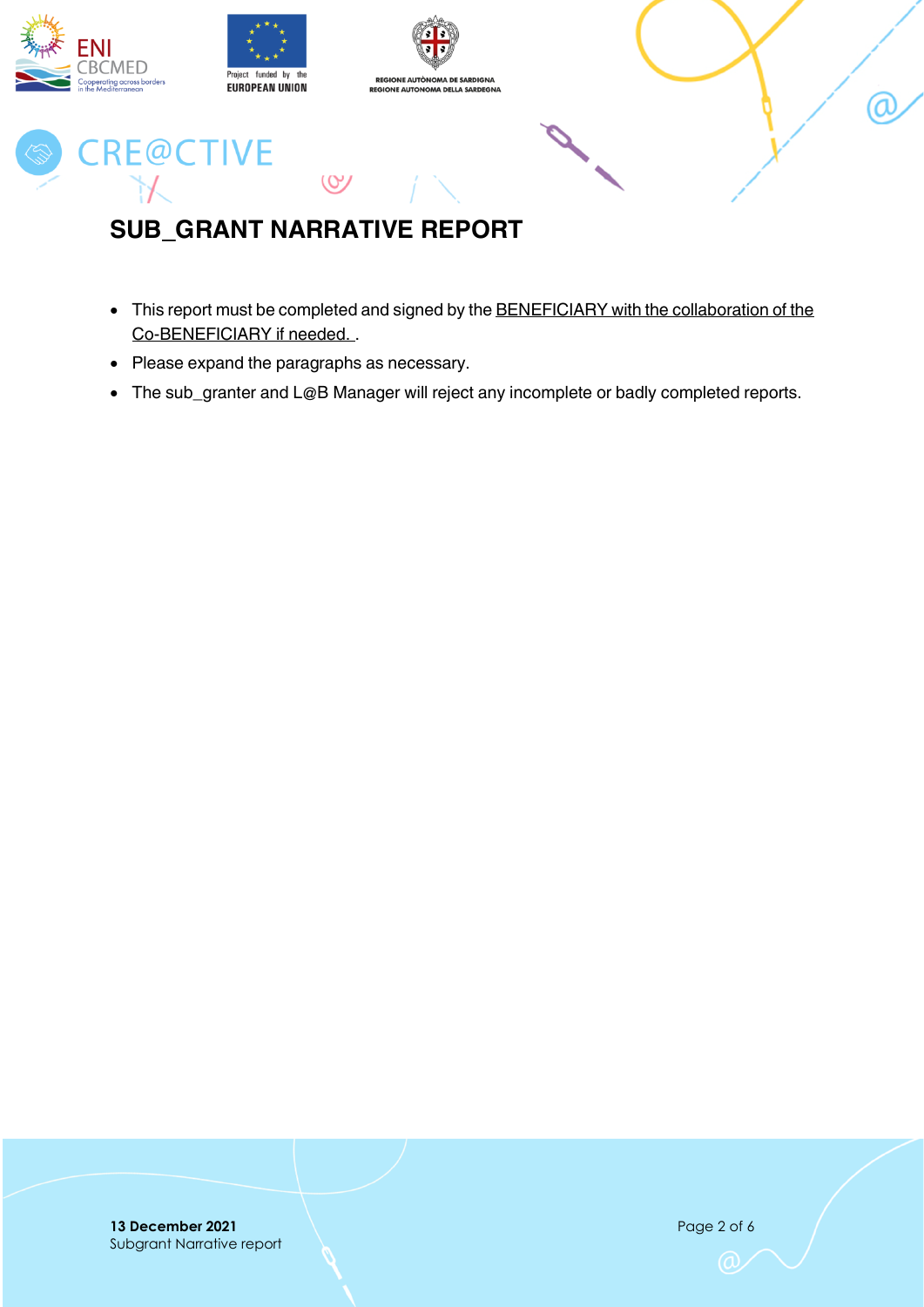



 $(8)$ 



## CRE@CTIVE

| 1.      |                                                                                                                                                                                     |  |  |  |  |  |  |  |  |
|---------|-------------------------------------------------------------------------------------------------------------------------------------------------------------------------------------|--|--|--|--|--|--|--|--|
| 2.      | ASSESSMENT OF THE IMPLEMENTATION OF SUB_GRANT ACTIVITIES AND ITS RESULTS<br>5                                                                                                       |  |  |  |  |  |  |  |  |
| 2.1.    |                                                                                                                                                                                     |  |  |  |  |  |  |  |  |
| 2.2.    |                                                                                                                                                                                     |  |  |  |  |  |  |  |  |
|         |                                                                                                                                                                                     |  |  |  |  |  |  |  |  |
|         |                                                                                                                                                                                     |  |  |  |  |  |  |  |  |
| 2.3.    | What has your organisation or any actor involved in the action learned from the action and<br>how has this learning been utilised and disseminated? What has and has not worked?  6 |  |  |  |  |  |  |  |  |
| 2.4.    |                                                                                                                                                                                     |  |  |  |  |  |  |  |  |
| 2.5.    |                                                                                                                                                                                     |  |  |  |  |  |  |  |  |
| $3_{-}$ |                                                                                                                                                                                     |  |  |  |  |  |  |  |  |

@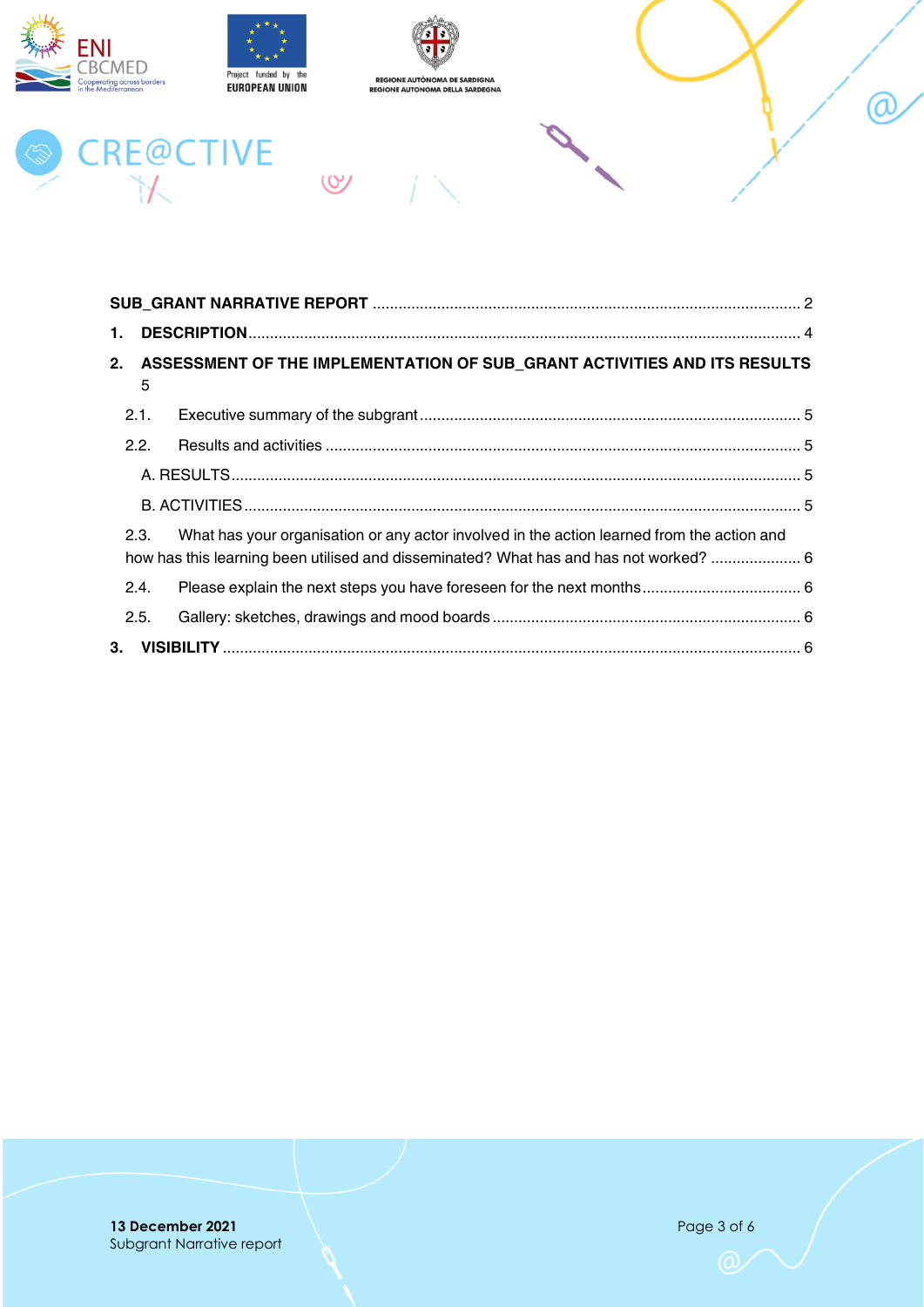

## <span id="page-3-0"></span>**1. DESCRIPTION**

| <b>Beneficiary Information:</b>                 |  |
|-------------------------------------------------|--|
| <b>Entity</b>                                   |  |
| Location                                        |  |
| Name and title of the contact person            |  |
| <b>Co-beneficiary Information:</b>              |  |
| <b>Entity</b>                                   |  |
| Location                                        |  |
| Name and title of the contact person            |  |
| Start date and end date of the sub-grant        |  |
| implementation:                                 |  |
| <b>Target countries involved</b>                |  |
| <b>Final beneficiaries and/or Target Groups</b> |  |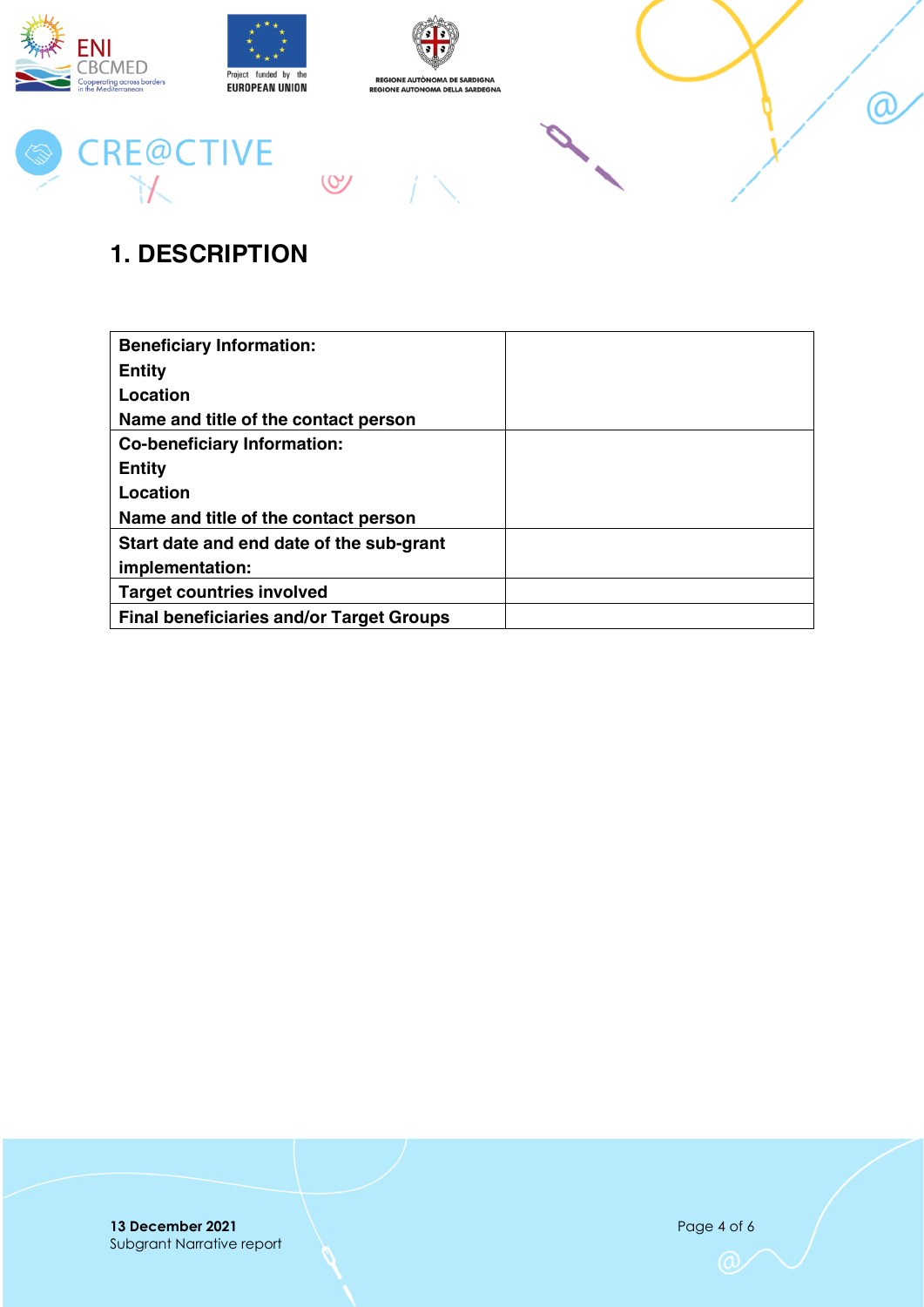

## <span id="page-4-0"></span>**2. ASSESSMENT OF THE IMPLEMENTATION OF SUB\_GRANT ACTIVITIES AND ITS RESULTS**

#### <span id="page-4-1"></span>**2.1. Executive summary of the subgrant**

Please give a global overview of the implementation of the subgrant and describe the level of achievement of the outcome(s) and outputs.

#### <span id="page-4-2"></span>**2.2. Results and activities**

#### <span id="page-4-3"></span>**A. RESULTS**

What is your assessment of the results of the subgrant so far? Include observations on the performance and the achievement of outputs and outcomes and whether the action has had any unforeseen positive or negative results.

Explain how the Action has mainstreamed cross-cutting issues such as promotion of human rights, gender equality, democracy, good governance, children's rights and environmental sustainability.

Please comment the level of achievement of all the results on the basis of the corresponding current value of the indicators and all the related activities implemented during the reporting period.

#### <span id="page-4-4"></span>**B. ACTIVITIES**

Please explain any problems (e.g. delay, cancellation, postponement of activities) which have arisen and how they have been addressed (if applicable)

Please list any risks that might have jeopardised the realisation of some activities and explain how they have been tackled.

**13 December 2021 Page 5 of 6** Subgrant Narrative report